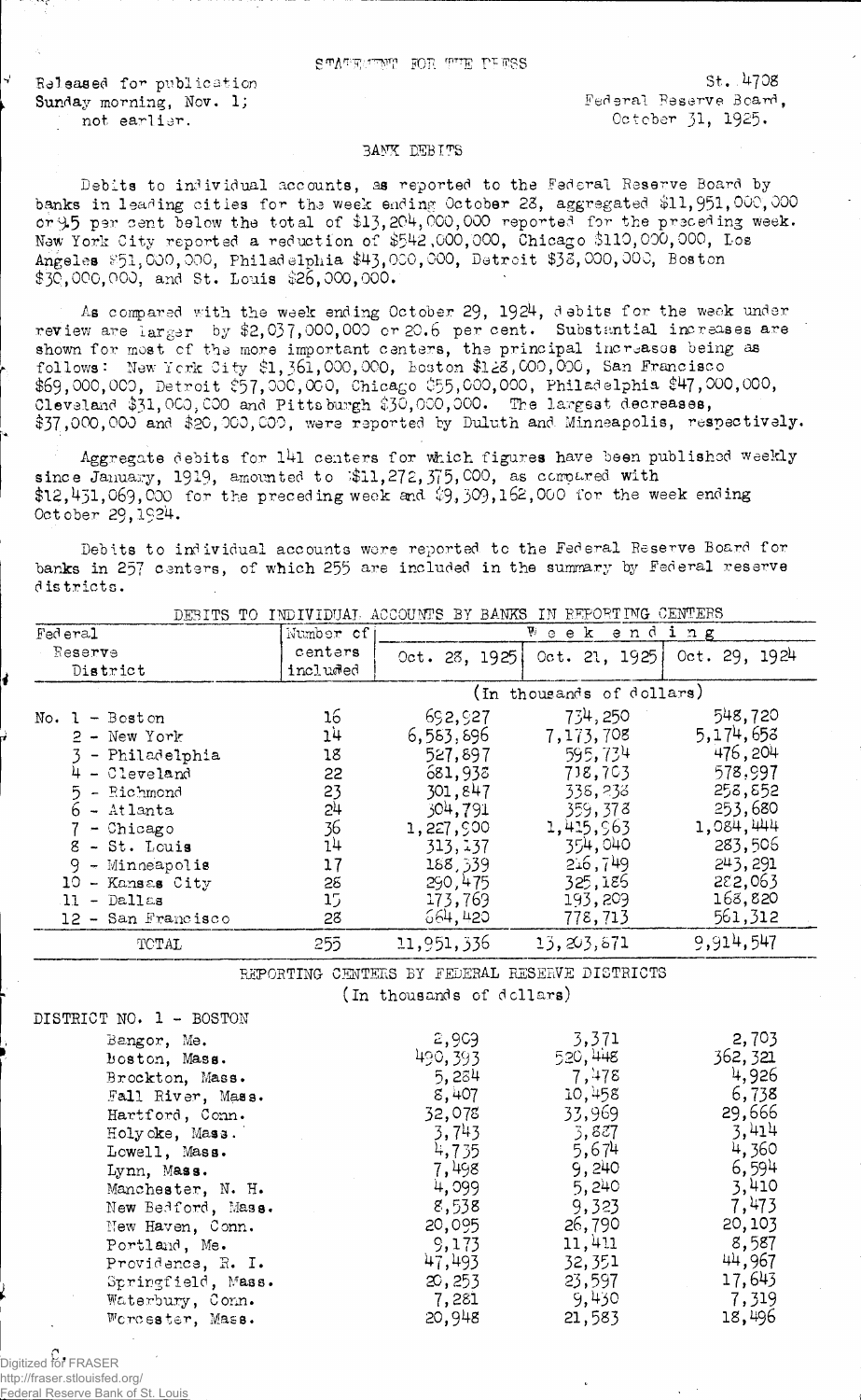| DEBITS TO INDIVIDUAL ACCOUNTS BY BAWKS IN REPORTING CENTEES |  |  |  | St. 4708a |  |
|-------------------------------------------------------------|--|--|--|-----------|--|
|                                                             |  |  |  |           |  |

|                                      |                    | week and ing                  |                   |
|--------------------------------------|--------------------|-------------------------------|-------------------|
|                                      |                    | Oct. 28, 1925   Oct. 21, 1925 | 0ct. 29, 1924     |
|                                      |                    | (In thousands of dollars)     |                   |
| DISTRICT NO. 2 - NEW YORK            |                    |                               |                   |
| Albany, N.Y.                         | 26,020             | 27,256                        | 25,409            |
| Binghamton, N.Y.                     | 4,537              | 5,724                         | 3,840             |
| Buffalo, N.Y.                        | 85,423             | 95,739                        | 66,993            |
| Elmira, N.Y.                         | 3,977              | 4,616                         | 4,149             |
| Jamestown, N.Y.                      | 5,958              | 5,958<br>4,802                | 3,805<br>3,413    |
| Montelair, N. J.<br>Newark, N. J.    | 4,019<br>73,310    | 86,994                        | 66,296            |
| New York, N Y.                       | 6,261,984          | 6,803,931                     | 4,900,825         |
| Northern New Jersey Clearing         |                    |                               |                   |
| House Association                    | $4\epsilon, 917$   | 52,097                        | 42,728            |
| Passaic, N. J.                       | 10,051             | 12,440                        | 6,985             |
| Poughkeepsie, N. Y.                  | 3,397              | 3,893                         | 3,046             |
| Rochester, N.Y.                      | 34,901             | 44,533                        | 29,897            |
| Stamford, Conn.<br>Syracuse, N.Y.    | 3,564<br>17,833    | 5,488<br>20,237               | 2,932<br>14,340   |
|                                      |                    |                               |                   |
| DISTPICT NO. 3 - PHILADELPHIA        |                    |                               |                   |
| Allentown, Pa.                       | 7,979              | 9,591                         | 6,608             |
| Altoona, Pa.                         | 3,723              | 3,525                         | 3,392             |
| Camden, N. J.                        | 14,790             | 17,786<br>7,427               | 13,204<br>4,944   |
| Chester, Pa.<br>Harrisburg, Pa.      | 5,332<br>9,196     | 11,803                        | 8,642             |
| Hazleton, Ra.                        | 3,299              | 3,658                         | 2,938             |
| Johnstewn, Pa.                       | 5,285              | 5,925                         | 5,125             |
| Lancaster, Pa.                       | 6,727              | 7,379                         | 6,391             |
| Lebanon, Pa.                         | 1,792              | 2,091                         | 1,603             |
| Norristown, Pa.                      | 974                | 1,230                         | 880               |
| Philadelphia, Pa.                    | 401,932            | 445,115                       | 354,782           |
| Reading, Pa.                         | 10,000<br>14,400   | 11,212<br>17,200              | 8,350<br>18,300   |
| Scranton, Pa.<br>Trenton, N. J.      | 15,436             | 17,792                        | 13,387            |
| Wilkes-Barre, Pa.                    | 10,353             | 11,676                        | 11,491            |
| Williamsport, Pa.                    | 4,004              | 4,784                         | 3,279             |
| Wilmington, Del.                     | 7,981              | 11,362                        | 8,695             |
| York, Pa.                            | 4,694              | 5,678                         | 4,193             |
| DISTRICT NO. 4 - CLEVELAND           |                    |                               |                   |
| Akron, Ohio                          | 24,190             | 25,250                        | 14,867            |
| Butler, Pa.                          | 2,231              | 3,194                         | 2,836             |
| Canton, Ohio                         | 9,884              | 12,193                        | 9,269             |
| Cincinnati, Chio                     | 80,387<br>159, 357 | 92,000<br>130, 176            | 66,914<br>129,122 |
| Cleveland, Ohio<br>Columbus, Ohio    | 32,099             | 38,578                        | 29,428            |
| Connellsville, Pa.                   | 1,095              | 1,244                         | 1,037             |
| Dayton, Ohic                         | 16,205             | 19,099                        | 15,285            |
| Erie, Pa.                            | 7,607              | 8,356                         | 7,201             |
| Greensburg, Pa.                      | 4,595              | 5,758                         | 4,828             |
| Homestead, Pa.                       | 1,016              | 1,135                         | 912               |
| I exington, Ky.                      | 3,576<br>2,778     | 4,722<br>3,565                | 3,564<br>4,136    |
| Lima, Ohio<br>Lorain, Ohio           | 1,263              | 1,623                         | 1,317             |
| Oil City, Pa.                        | 3,471              | 3,384                         | 2,803             |
| Pittsburgh, Pa.                      | 235,516            | 225,707                       | 206,015           |
| Springfield, Ohio                    | 4,754              | 5,470                         | 3,796             |
| Toledo, Ohio                         | 44,302             | 53,060                        | 46,443            |
| Warren, Ohio                         | 3,017              | 3,112                         | 3,128             |
| Wheeling, W. Va.                     | 11,042<br>29,983   | 12,550                        | 9,538             |
| Youngstown, Ohio<br>Zanesville. Ohio | 2.765              | 15,466<br>3.061               | 13,709<br>2.849   |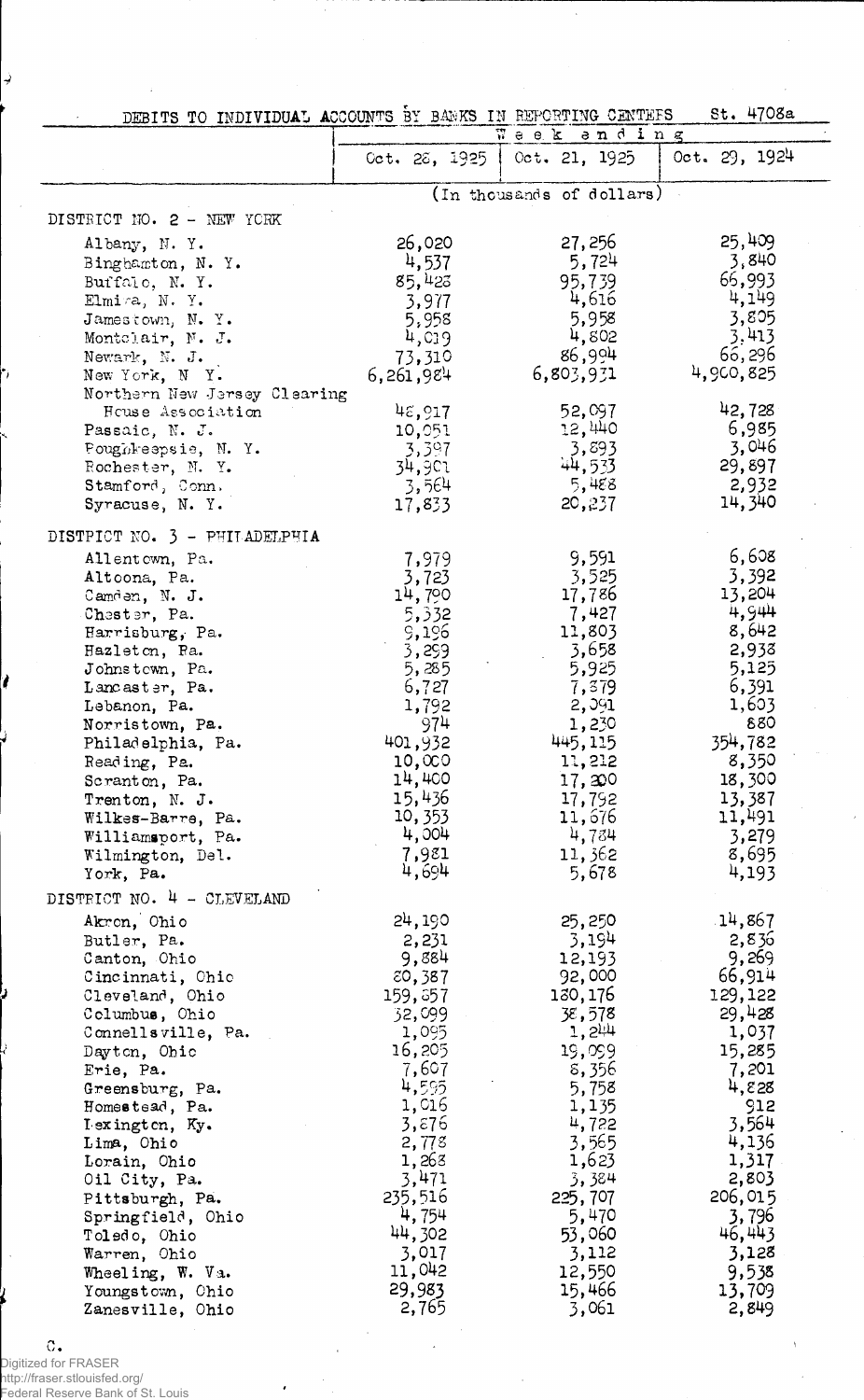| DEBITS TO INDIVIDUAL ACCOUNTS BY BANKS IN REPORTING CENTERS |                 |                                                  | St. 4705 <sub>b</sub> |
|-------------------------------------------------------------|-----------------|--------------------------------------------------|-----------------------|
|                                                             | Oct. 28, 1925   | $\frac{1}{N}$ 3 0 $K$<br>onding<br>Oct. 21, 1925 | $0$ ct. 29, 1924      |
|                                                             |                 |                                                  |                       |
|                                                             |                 | (In thousands of dollars)                        |                       |
| DISTRICT NO. 5 - RICHMOND                                   |                 |                                                  |                       |
| Asheville, N. C.                                            | 6,123           | 6,252                                            | 4,283                 |
| Baltimore, Md.                                              | 95,491          | 104,953                                          | 79,939                |
| Charleston, S. C.                                           | 5,959           | 7,758                                            | 6,476                 |
| Charleston, W. Va.                                          | 7,858           | 9,174                                            | 7,518                 |
| Charlotte, N. C.                                            | 11,305          | 13,068                                           | 10,637                |
| Columbia, S. C.                                             | 3,830           | 5,430                                            | 4,796                 |
| Cumberland, Md.<br>Danville, Va.                            | 2,010           | 2,511<br>2,847                                   | 1,914<br>2,334        |
| Durham, N. C.                                               | 2,303           | 6,778                                            | 4,213                 |
| Greensboro, N.C.                                            | .7,392          | 5,942                                            | 5,359                 |
| Greenville, S. C.                                           | 4,702<br>6,282  | 5,182                                            | 5,088                 |
| Hagerstown, Md.                                             | 2,298           | 3,090                                            | 2, 241                |
| Huntington, W. Va                                           | 5,532           | 7,330                                            | 5,770                 |
| Lynchburg, Va.                                              | 4,185           | 4,849                                            | 3,960                 |
| Newport News, Va.                                           | 2,084           | 2,699                                            | 1,462                 |
| Norfolk, Va.                                                | 13,915          | 19,766                                           | 15,373                |
| Raleigh, N. C.                                              | 6,840           | 6,009                                            | 6,109                 |
| Richmond, Va.                                               | 35,653          | 40,295                                           | 28, 157               |
| Roanoke, Va.                                                | 5,831           | $-7,257$                                         | 5,435                 |
| Spartanburg, S. C.                                          | 3,669           | 4,443                                            | 4,003                 |
| Washington, D. C.                                           | 49,978          | 58,107                                           | 41,558                |
| Wilmington, N. C.                                           | 5,246           | 5,518                                            | 4,889                 |
| Winston-Salem, N. C.                                        | 8,361           | 8,940                                            | 7,338                 |
| DISTRICT NO. 6 - ATLANTA                                    |                 |                                                  |                       |
| Albany, Ga.                                                 | 1,400           | 1,200                                            | 1,180                 |
| Atlanta, Ga.                                                | 36,397          | 48,743                                           | 34,660                |
| Augusta, Ga.                                                | 7,512<br>32,514 | 9,293                                            | 7,150<br>31,054       |
| Birmingham, Ala.                                            | 737             | 36,500<br>625                                    | 541                   |
| Brunswick, Ga.<br>Chattanooga, Tenn.                        | 9,882           | 11,279                                           | 7,899                 |
| Columbus, Ga.                                               | 3,310           | 4,546                                            | 2,503                 |
| Dothan, Ala.                                                | 1,201           | 1,278                                            | 1,011                 |
| Elberton, Ga.                                               | 230             | 345                                              | 355                   |
| Jackson, Miss.                                              | 4,100           | 6,300                                            | 4,400                 |
| Jacksonville, Fla.                                          | 28,623          | 31,093                                           | 13,938                |
| Knoxville, Tenn.                                            | 6,399           | 8,151                                            | 7, 294                |
| Macon, Ga.                                                  | 5,975           | 6,879                                            | 5,634                 |
| Meridian, Miss.                                             | $3,5^{1.9}$     | 4,178                                            | 2,963                 |
| Mobile, Ala.                                                | 8,798           | 13,466                                           | 6,037                 |
| Montgomery, Ala.                                            | 5,605<br>17,598 | 7,134                                            | 5,125<br>16,681       |
| Nashville, Term.                                            | 621             | 19,991<br>768                                    | 433                   |
| Newnan, Ga.                                                 | 87,713          | 102,714                                          | 81,198                |
| New Orleans, La.                                            | 2,076           | 2,332                                            | 1,657                 |
| Pensacola, Fla.<br>Savannah, Ga.                            | 13,522          | 15,516                                           | 10,636                |
| Tampa, Fla.                                                 | 22, 847         | 22,770                                           | 8,082                 |
| Valdcsta, Ga.                                               | 1,268           | 1,727                                            | 1,108                 |
| Vicksburg, Miss.                                            | 2,414           | 2,550                                            | 2,141                 |

 $\mathbb{C}\, .$ 

ر

Á.

 $\lambda$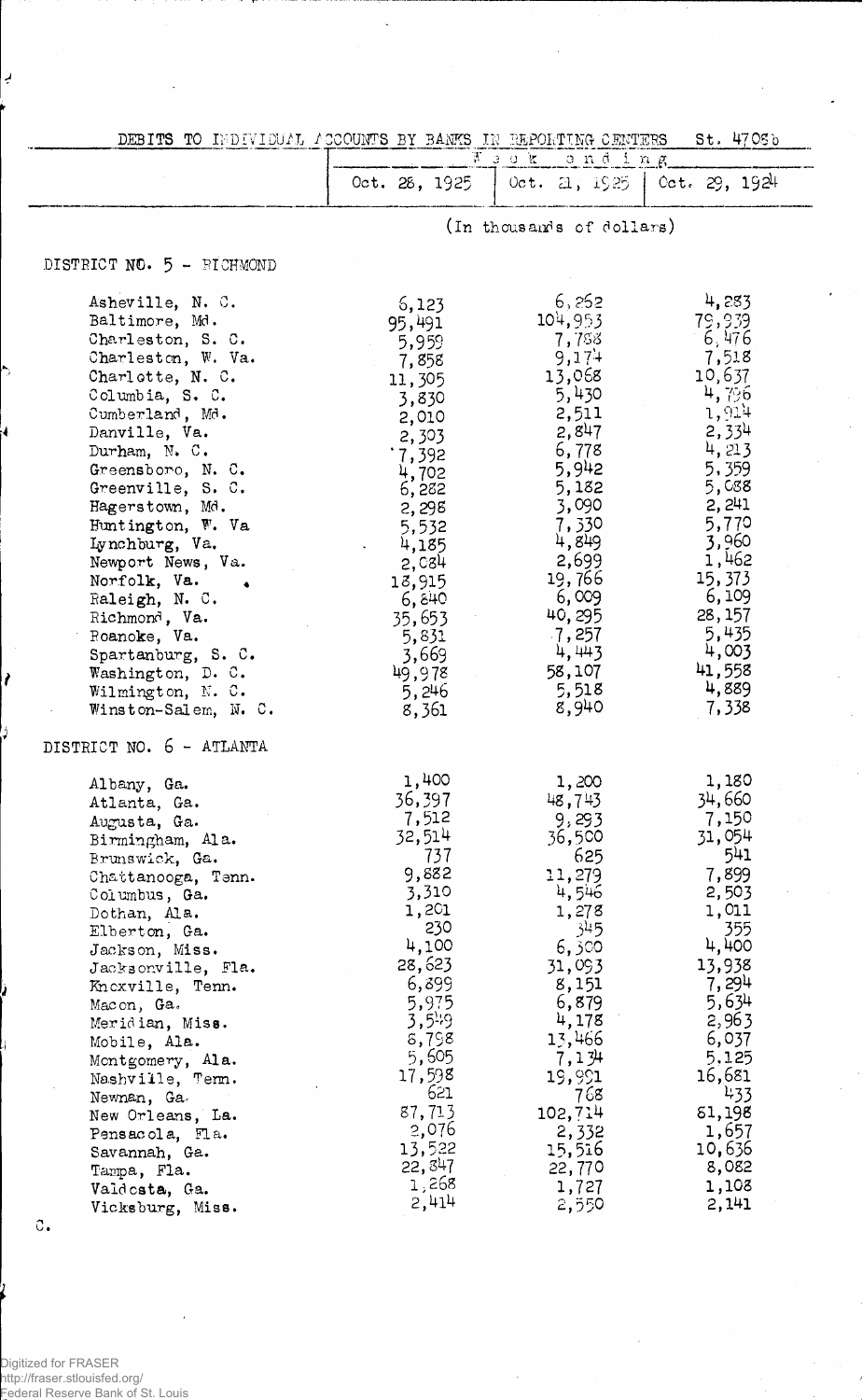| St. 4708c<br>DEBITS TO INDIVIDUAL ACCOUNTS BY BANKS IN REPORTING CENTERS                                                                                                                                                                                                                                                                                                                                                                                                                                                                                                                                                                                                                                      |                                                                                                                                                                                                                                                                                                                                                     |                                                                                                                                                                                                                                                                                                                                                        |                                                                                                                                                                                                                                                                                                                                                    |  |  |
|---------------------------------------------------------------------------------------------------------------------------------------------------------------------------------------------------------------------------------------------------------------------------------------------------------------------------------------------------------------------------------------------------------------------------------------------------------------------------------------------------------------------------------------------------------------------------------------------------------------------------------------------------------------------------------------------------------------|-----------------------------------------------------------------------------------------------------------------------------------------------------------------------------------------------------------------------------------------------------------------------------------------------------------------------------------------------------|--------------------------------------------------------------------------------------------------------------------------------------------------------------------------------------------------------------------------------------------------------------------------------------------------------------------------------------------------------|----------------------------------------------------------------------------------------------------------------------------------------------------------------------------------------------------------------------------------------------------------------------------------------------------------------------------------------------------|--|--|
|                                                                                                                                                                                                                                                                                                                                                                                                                                                                                                                                                                                                                                                                                                               |                                                                                                                                                                                                                                                                                                                                                     | $W$ e e $k$                                                                                                                                                                                                                                                                                                                                            | ending                                                                                                                                                                                                                                                                                                                                             |  |  |
|                                                                                                                                                                                                                                                                                                                                                                                                                                                                                                                                                                                                                                                                                                               | Oct. 28, 1925                                                                                                                                                                                                                                                                                                                                       | 0ct. 21, 1925                                                                                                                                                                                                                                                                                                                                          | 0ct.29,1924                                                                                                                                                                                                                                                                                                                                        |  |  |
|                                                                                                                                                                                                                                                                                                                                                                                                                                                                                                                                                                                                                                                                                                               | (In thousands of dollars)                                                                                                                                                                                                                                                                                                                           |                                                                                                                                                                                                                                                                                                                                                        |                                                                                                                                                                                                                                                                                                                                                    |  |  |
| DISTRICT NO. 7 - CHICAGO                                                                                                                                                                                                                                                                                                                                                                                                                                                                                                                                                                                                                                                                                      |                                                                                                                                                                                                                                                                                                                                                     |                                                                                                                                                                                                                                                                                                                                                        |                                                                                                                                                                                                                                                                                                                                                    |  |  |
| Adrian, Mich.<br>Aurora, Ill.<br>Bay City, Mich.<br>Bloomington, Ill.<br>Cedar Rapids, Iowa<br>Champaign, Ill.<br>Chicago, Ill.<br>Danville, Ill.<br>Davenport, Iowa<br>Decatur, Ill.<br>Des Moines, Iowa<br>Detroit, Mich.<br>Dubuque, Iowa<br>Flint, Mich.<br>Fort Wayne, Ind.<br>Gary, Ind.<br>Grand Rapids, Mich.<br>Green Bay, Wis.<br>Hammond, Ind.<br>Indianapolis, Ind.<br>Jackson, Mich.<br>Kalamazoo, Mich.<br>Lansing, Mich.<br>Mason City, Iowa<br>Milwaukee, Wis.<br>Moline, Ill.<br>Muscatine, Iowa<br>Oshkosh, Wis.<br>Peoria, Ill.<br>Rockford, Ill.<br>Saginaw, Mich.<br>Sheboygan, Wis.<br>Sioux City, Iowa<br>South Bend, Ind.<br>Springfield, Ill.<br>Terre Haute, Ind.<br>Waterloo, Iowa | 399<br>3.653<br>2,808<br>2,476<br>8,615<br>2,030<br>729,258<br>2,590<br>7,034<br>4,432<br>17,404<br>201, 311<br>3,458<br>6,902<br>10,521<br>6,511<br>21,110<br>3,160<br>4,830<br>33,447<br>5,395<br>4,835<br>5,400<br>2,063<br>61,787<br>2,046<br>1,701<br>2,700<br>9,579<br>6,384<br>5,496<br>3,751<br>16,568<br>11,366<br>7,715<br>5,525<br>3,891 | 1,248<br>4,713<br>3,473<br>3,271<br>9,124<br>2,312<br>838,967<br>3,014<br>8,834<br>5,198<br>20,100<br>239,793<br>3,906<br>8,740<br>12,035<br>4,602<br>21,946<br>3,737<br>4,960<br>37,813<br>6,105<br>6,381<br>10,300<br>2,562<br>69,955<br>2,995<br>1,308<br>3,100<br>9,115<br>6,975<br>6,864<br>4,503<br>19,385<br>14, 248<br>8,367<br>5,519<br>4,998 | 603<br>2,813<br>2,396<br>2,328<br>8,094<br>1,812<br>674,224<br>2,993<br>5,673<br>3,222<br>16,843<br>144,333<br>3,461<br>5,841<br>9,075<br>4,543<br>15,961<br>2,595<br>4,120<br>32,440<br>4,175<br>4,364<br>6,100<br>1,875<br>56,069<br>1,544<br>1,451<br>2,300<br>9,170<br>5,195<br>5,580<br>المقراف<br>18,502<br>9,969<br>6,870<br>5,287<br>3,623 |  |  |
| DISTRICT NO. 8 - ST. LOUIS                                                                                                                                                                                                                                                                                                                                                                                                                                                                                                                                                                                                                                                                                    |                                                                                                                                                                                                                                                                                                                                                     |                                                                                                                                                                                                                                                                                                                                                        |                                                                                                                                                                                                                                                                                                                                                    |  |  |
| East St. Louis and Nat'l.<br>Stock Yards, Ill.<br>Eldorado, Ark.<br>Evansville, Ind.<br>Fort Smith, Ark.<br>Greenville, Miss.<br>Helena, Ark.<br>Little Rock, Ark.<br>Louisville, Ky.<br>Memphis, Tenn.<br>Owensboro, Ky.<br>Quincy, Ill.<br>St. Louis, Mo.<br>Sedalia, Mo.<br>Springfield, Mo.                                                                                                                                                                                                                                                                                                                                                                                                               | 10,590<br>2,880<br>8,508<br>5,036<br>1,379<br>1,593<br>21,626<br>40,685<br>44,882<br>1,010<br>2,640<br>167,900<br>862<br>3,246                                                                                                                                                                                                                      | 11,034<br>2,616<br>9,717<br>4,294<br>1,490<br>1,782<br>23, 316<br>49,613<br>47,331<br>1,144<br>3,110<br>194,000<br>956<br>3,637                                                                                                                                                                                                                        | 9,717<br>1,215<br>6,567<br>4,915<br>1,386<br>1,958<br>22,033<br>36,142<br>38,322<br>1,228<br>2,219<br>154,519<br>818<br>2,467                                                                                                                                                                                                                      |  |  |

 $\sigma$ .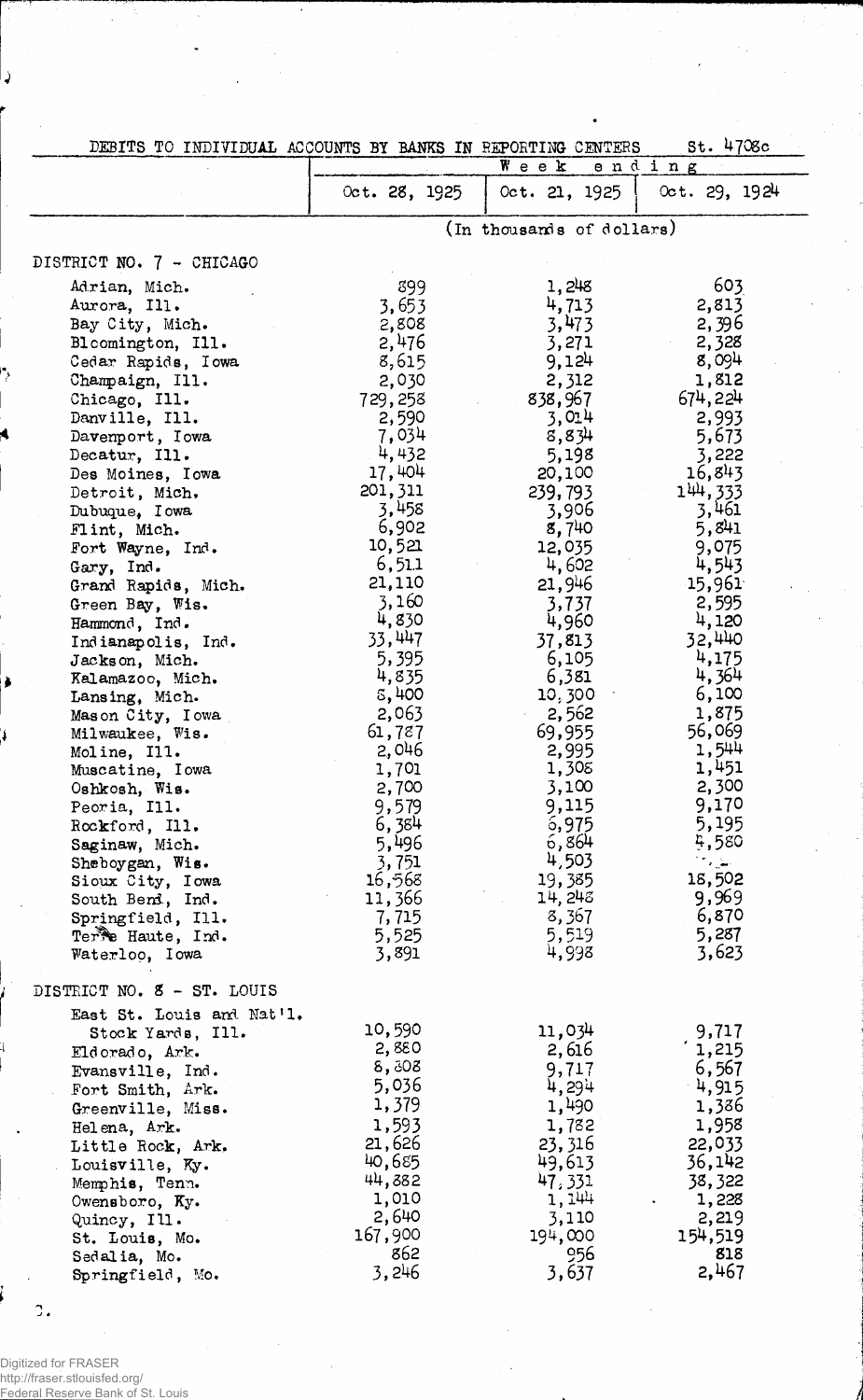| DEBITS TO INDIVIDUAT ACCOUNTS BY BANKS IN REPORTING CENTERS |                |                                                        | St. 4708d                         |
|-------------------------------------------------------------|----------------|--------------------------------------------------------|-----------------------------------|
|                                                             |                | $\overline{r}$ e a $k$ e n d i n g                     |                                   |
|                                                             |                | Oct. 28, $1\frac{625}{10}$ Oct. 21, $1\frac{925}{100}$ | Oct. $29, 1924$                   |
|                                                             |                | (In thousands of dollars)                              |                                   |
| DISTRICT NO. 9 - MINNEAPOLIS                                |                |                                                        |                                   |
| Aberdeen, S. D.                                             | 1,574          | 1,935                                                  | 1,566                             |
| Billings, Mont.                                             | 1,926          | 2,823                                                  | 1,820.                            |
| Dickinson, N. D.                                            | 475            | 642                                                    | 600                               |
| Duluth, Minn.                                               | 22,576         | 28,832                                                 | 59,155                            |
| Fargo, N. D.                                                | 3,778          | 4,665                                                  | 2,915                             |
| Grand Forks, N. D.                                          | 2,513          | 2,473                                                  | 2,296                             |
| Helena, Mont.                                               | 1,725          | 2,563                                                  | 2,526                             |
| Jamestown, N. D.                                            | 603.           | 752                                                    | 561                               |
| La Crosse, Wis.                                             | 2,053          | 2,681                                                  | 1,915                             |
| Minneapolis, Minn.                                          | 94,827         | 104,538                                                | 114,601                           |
| Minot, N. D.                                                | 1,871          | 1,965                                                  | 2,011                             |
| Red Wing, Minn.                                             | 501            | 616                                                    | 518                               |
| St. Paul, Minn.                                             | 37,019         | 44,369                                                 | 38,112                            |
| Sioux Falls, S. D.                                          | 3,917          | 4,210                                                  | 3,550                             |
| South St. Paul, Minn.                                       | 10,079         | 10,586                                                 | 7,891                             |
| Superior, Wis.                                              | 1,830          | 1,981                                                  | 1,928                             |
| Winona, Minn.                                               | 1,012          | 1,118                                                  | 1,326                             |
| DISTRICT NO. 10 - KANSAS CITY                               |                |                                                        |                                   |
|                                                             | 1,546          |                                                        |                                   |
| Atchison, Kans.<br>Bartlesville, Okla.                      | 2,533          | 1,759<br>2,555                                         | 1,408<br>1,835                    |
| Casper, Wyo.                                                | 2,734          | 2,753                                                  | 3,980                             |
| Cheyenne, Wyo.                                              | 2,106          | 2,303                                                  | 2,120                             |
| Colorado Springs, Colo.                                     | 3,011          | 3,554                                                  | 2,610                             |
| Denver, Colo.                                               | 39,593         | 43,367                                                 | 38,359                            |
| Enid, Okla.                                                 | 2,715          | 3,240                                                  | 2,851                             |
| Fremont, Neb.                                               | 699            | 849                                                    | 732                               |
| Grand Junction, Colo.                                       | 956            | 920                                                    | 826                               |
| Guthrie, Okla.                                              | 974            | 967                                                    | 1,017                             |
| Hutchinson, Kans.                                           | 2,747          | 3,206                                                  | 3,577                             |
| Independence, Kans.                                         | 1,867          | 2,635                                                  | 1,661                             |
| Joplin, Mo.                                                 | 4,012          | 4,153                                                  | 3,203                             |
| Kansas City, Kans.                                          | 4,325          | 4,660                                                  | 4,446                             |
| Kansas City, Mo.                                            | $-84,682$      | 99,192                                                 | 84,003                            |
| Lawrence, Kans.                                             | 1,089          | 1,378                                                  | 924                               |
| Lincoln, Neb.<br>McAlester, Okla.                           | 6,495          | 7,619<br>1,415                                         | 5,858                             |
| Muskogee, Okla.                                             | 1,160<br>3,670 | 3,641                                                  | $\overline{\phantom{a}}$<br>3,714 |
| Oklahoma City, Okla.                                        | 18,524         | 21,841                                                 | 20,503                            |
| Okmulgee, Okla.                                             | 2,583          | 2,506                                                  | 1,743                             |
| Omaha, Neb.                                                 | 45,826         | 53, 241                                                | 44,929                            |
| Parsons, Kans.                                              | 645            | 799                                                    | 572                               |
| Pittsburg, Kans.                                            | 1,493          | 1,417                                                  | 1,318                             |
| Pueblo, Colo.                                               | 3,638          | 4,467                                                  | 4,121                             |
| St. Joseph, Mo.                                             | 13,479         | 13,660                                                 | 14,364                            |
| Topeka, Kans.                                               | 3,355          | 4,683                                                  | 3,117                             |
| Tulsa, Okla.                                                | 24,733         | 23,273                                                 | 18,548                            |
| Wichita, Kans.                                              | 10,440         | 10,548                                                 | 9,724                             |
|                                                             |                |                                                        |                                   |

 $\mathfrak{C}$ .